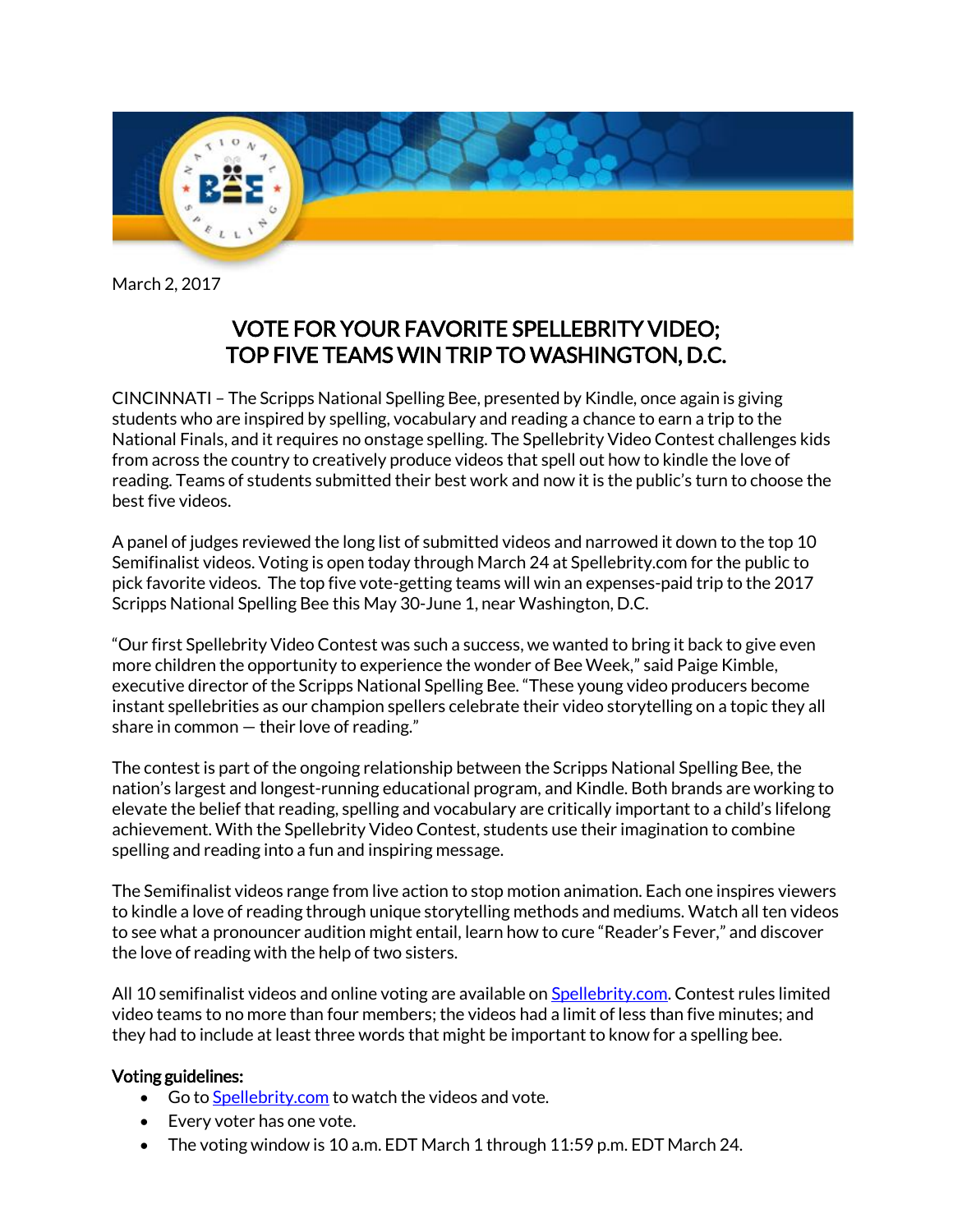- Voters must be in the U.S.
- Voters must be at least 13 years old.

## Semifinalists:

- Bigham Yago | Valencia, California | Rio Norte Junior High; Tesoro del Valle Elementary
- Bryn with a Bee | Lawrence, Kansas | Southwest Middle School
- Kindle Cousins | Oneonta, New York; Orem, Utah; Salt Lake City, Utah | Evergreen Junior High School; Highland Park Elementary; Oneonta Middle School; Windsor Elementary
- Reader's Fever | Delta Junction, Alaska | Whitestone Farms Training Center
- Skyfire Studio | Northfield, Minnesota | Northfield Middle School; Prairie Creek Community School
- Spellebrity Showbuzz | Lufkin, Texas | Home School
- Team Champion | Chandler, Arizona | Champion Chandler Charter School
- Team Blackwell | West Palm Beach, Florida | Bak Middle School of the Arts
- The Fab Four | Cedar Park, Texas | Westside Elementary School
- The Innovators | Branchburg, New Jersey | Branchburg Central Middle School

The five videos that receive the most votes will advance to the National Finals where participants in the Scripps National Spelling Bee will vote for the best video. The Champion video will be announced during the 2017 Bee Week.

## Prizes:

- Each member of the Semifinalist teams (10) will receive a Kindle Paperwhite.
- Each member of the Finalist teams (5), as selected by popular vote, will receive an expenses-paid trip to the 2017 Scripps National Spelling Bee:
	- $\circ$  Economy airfare or train fare for each team member and a parent/guardian
	- $\circ$  One standard hotel room at the Gaylord National Resort and Convention Center
	- o \$400 gift card for travel and meal expenses
	- $\circ$  Complimentary tickets for each team member and parent/guardian for the Memorial Day picnic, a Bee-organized tour of Washington, D.C., and the Awards Banquet
- Each member of the Champion team (1) will receive:
	- $\circ$  \$1,000 cash award
	- o Trophy

### Key dates:

March 1-24 – Public votes o[n Spellebrity.com](https://spellebrity.skild.com/skild2/spellebrity/viewEntryVoting.action) for favorite Semifinalist video March 31 - Announcement of five Finalist videos a[t Spellebrity.com](https://spellebrity.skild.com/skild2/spellebrity/viewEntryVoting.action) May 31-June 1 – Finalist videos presented and voted on during Bee Week June 1 – Champion video announced

## About the Scripps National Spelling Bee:

The Scripps National Spelling Bee is the nation's largest and longest-running educational program. The purpose of the Scripps National Spelling Bee is to help students improve their spelling, increase their vocabularies, learn concepts and develop correct English usage that will help them